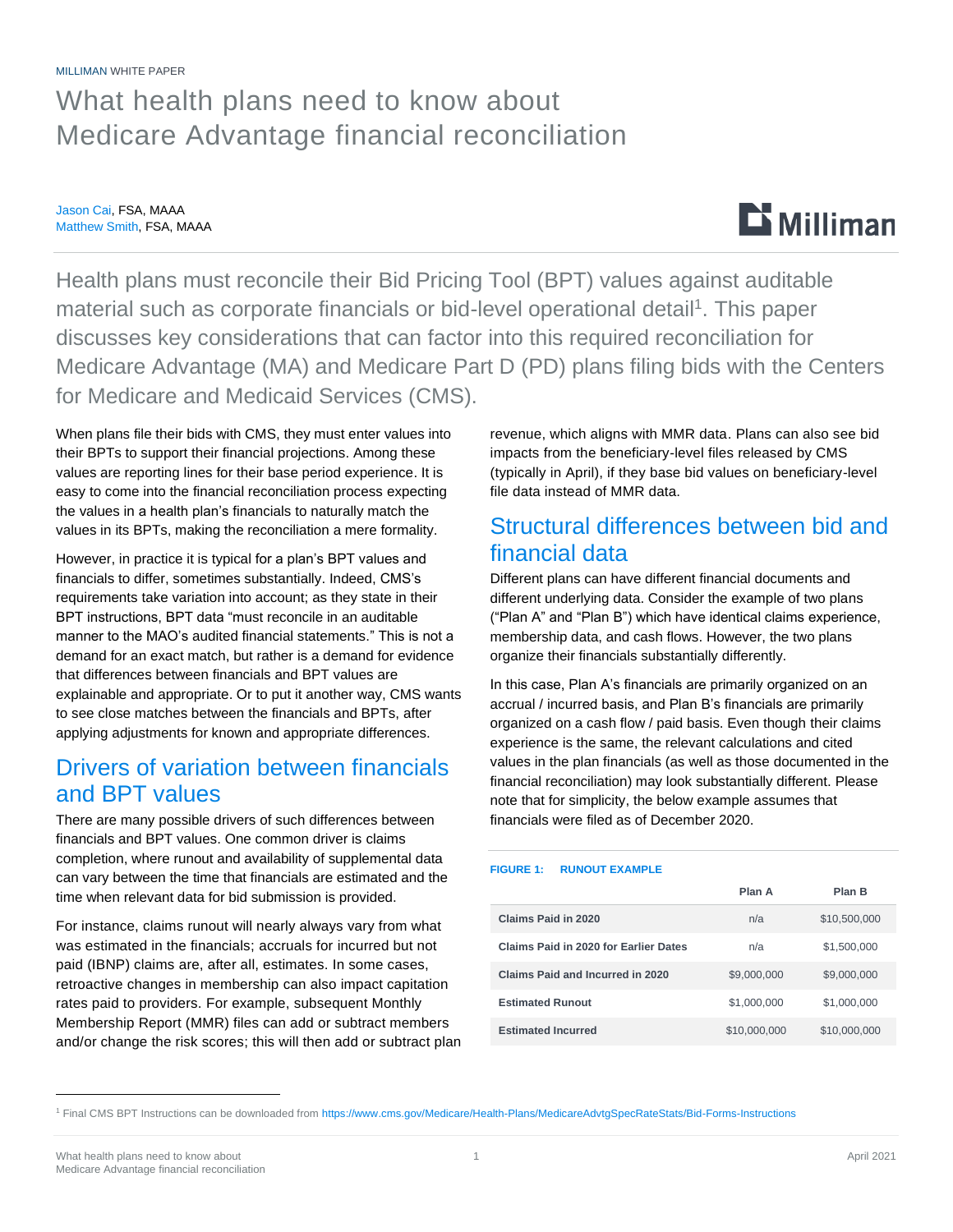Note that Plan B's actual financials may be more complex than our example represents. For instance, if Plan B instead displayed monthly values of paid amounts along with a monthly value for change in outstanding claims to be paid, additional work would be needed to calculate the correct \$1,000,000 total runout for 2020 claims value in the figure above.

Capitations and other risk-sharing values can also have material impacts on financials. We discuss those in later sections of the paper.

### Impact of runout and completion

As noted previously, it is common for claims runout to drive differences between financials and BPT values. Consider Figure 2 below.

As Figure 2 shows, by April, there is much less completion remaining as compared to when the financials were set in January. While a 6% difference due to changes in runout and estimated completion may be larger than typically expected, it remains normal to see differences due to runout, sometimes even material differences. Explicitly accounting for these differences allows CMS and its reviewers to validate that BPT values are appropriate despite the large difference from the original financials.

### Impact of paid date tracking in claims data

In addition to understanding how changes in runout and completion can shift values in the reconciliation, it is important to ensure that claims are handled consistently between the financials and the BPTs.

Consider a similar situation to the one described above: the numbers in Figure 3 appear to be the same as in Figure 2. However, this time a single \$600,000 claim, originally paid in October 2020, was restated as being paid in February 2021 (perhaps due to a reversal and subsequent reinstatement).

#### **FIGURE 2: RUNOUT EXAMPLE**

|                                                     | <b>Financial Estimate</b> | <b>BPT Values</b> |
|-----------------------------------------------------|---------------------------|-------------------|
| <b>Claims Paid Through</b>                          | January 2021              | April 2021        |
| <b>Net Claims Paid</b>                              | \$9,000,000               | \$10,500,000      |
| <b>Estimated Completion</b>                         | \$1,000,000               | \$100,000         |
| <b>Estimated Incurred</b>                           | \$10,000,000              | \$10,600,000      |
| <b>Percent Difference From Financials</b>           | n/a                       | $+6\%$            |
| <b>Estimated Claims Paid After January 2021</b>     | \$1,000,000               | \$1,600,000       |
| <b>Adjustment to Financials to Match BPT Values</b> | \$600,000                 | n/a               |
| <b>Final Values to Reconcile</b>                    | \$10,600,000              | \$10,600,000      |
| <b>Remaining Difference From Financials</b>         | n/a                       | $+0\%$            |

#### **FIGURE 3: PAID DATE TRACKING EXAMPLE**

|                                                     | <b>Financial Estimate</b><br>(apparent) | <b>BPT Values</b><br>(apparent) | <b>Financial Estimate</b><br>(correct) | <b>BPT Values</b><br>(correct) |
|-----------------------------------------------------|-----------------------------------------|---------------------------------|----------------------------------------|--------------------------------|
| <b>Claims Paid Through</b>                          | $Jan-21$                                | Apr-21                          | $Jan-21$                               | Apr-21                         |
| <b>Net Claims Paid</b>                              | \$9,000,000                             | \$10,500,000                    | \$9,000,000                            | \$10,500,000                   |
| <b>Estimated Completion</b>                         | \$1,000,000                             | \$100,000                       | \$1,000,000                            | \$100,000                      |
| <b>Estimated Incurred</b>                           | \$10,000,000                            | \$10,600,000                    | \$10,000,000                           | \$10,600,000                   |
| <b>Percent Difference From Financials</b>           | n/a                                     | 6%                              | n/a                                    | 6%                             |
| <b>Estimated Claims Paid After January 2021</b>     | \$1,000,000                             | \$1,600,000                     | \$1,000,000                            | \$1,000,000                    |
| <b>Adjustment to Financials to Match BPT Values</b> | \$600,000                               | n/a                             | \$0                                    | n/a                            |
| <b>Final Values to Reconcile</b>                    | \$10,600,000                            | \$10,600,000                    | \$10,000,000                           | \$10,600,000                   |
| <b>Remaining Difference From Financials</b>         | n/a                                     | 0%                              | n/a                                    | 6%                             |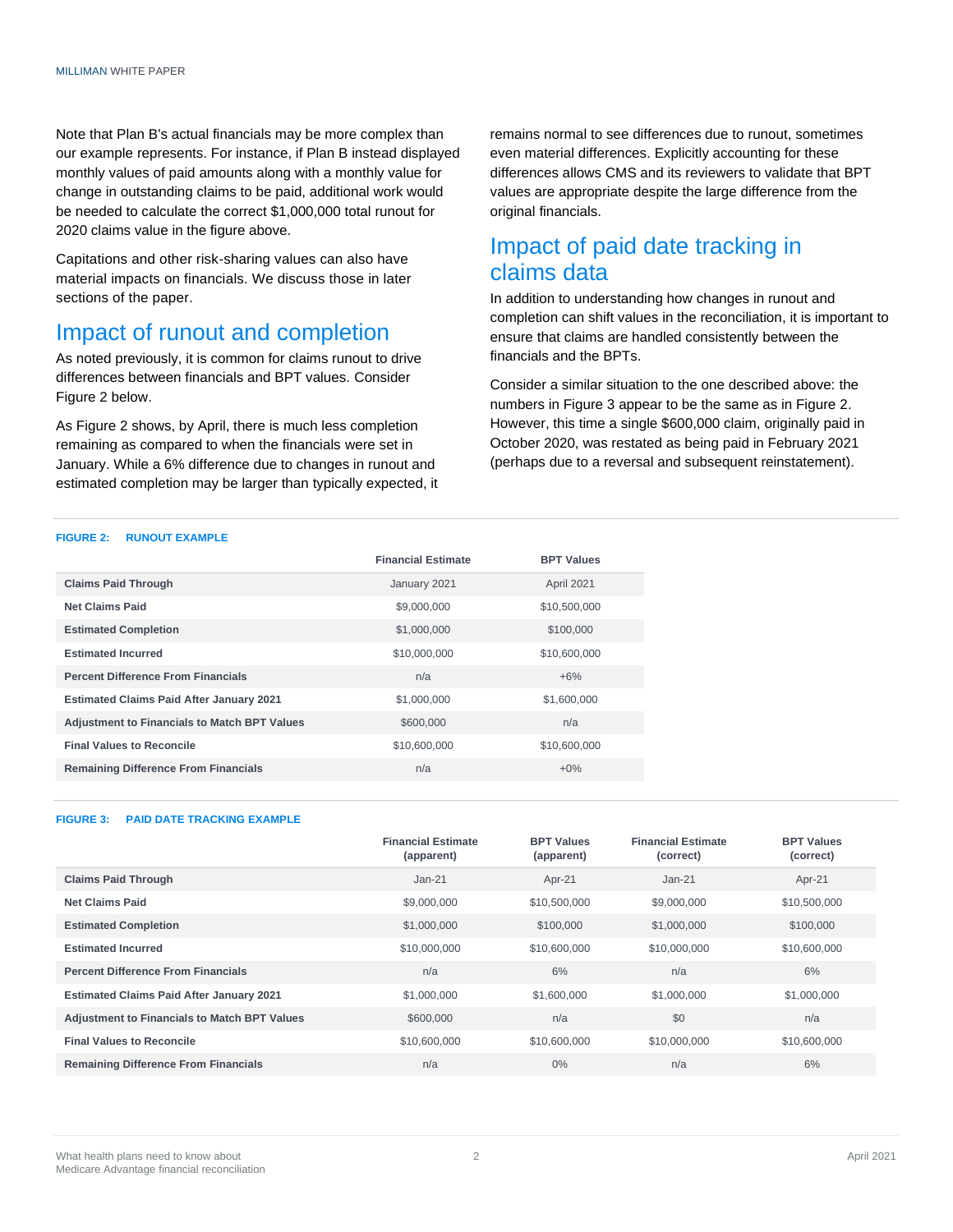Note the parallels between Figures 2 and 3; in Figure 2, adjusting the data due to apparent runout differences correctly aligns the claims and financials. In Figure 3, however, following the same approach also aligns the claims and financials, but it should not actually do so. Once the reconciliation is properly adjusted to reflect the \$600,000 claim moving paid dates from 2020 to 2021, it is clear the 2020 claims data in the BPT reflects an extra \$600,000 of claims paid through January 2021 as compared to the financials. Further work is required to explain this difference.

It may not be common to see restatements of this scale, but it is not unusual for claims files to reflect some shifts in paid dates between the claims costs used in the financials and the claims costs used in the BPTs. It is important to identify whether material paid date restatements exist, and whether they materially affect the reconciliation.

### Differences in definitions of claims and membership

Plan financials are often presented on a different basis than the values reported in BPT files. For example, plan financials may incorporate certain items as medical expenses that CMS mandates be treated as non-benefit expenses. Reinsurance recoveries, quality improvement expenses, and other similar items must be counted as non-benefit expenses in bid preparation and reporting.

Another common difference is end-stage renal disease (ESRD) and hospice beneficiaries. CMS requires plans to create bids for Part C focusing on the non-ESRD, non-hospice (NENH) population. Worksheet 1 requires plans to report total values for both the NENH population as well as the ESRD and hospice populations, but as plans typically focus on the NENH data, it is important to ensure that the ESRD and hospice data do not cause material differences.

Adjustments to underlying claims data for capitation, completion, and supplemental benefits should be handled appropriately on the ESRD and hospice populations as well, particularly because plan financials will not likely split out ESRD and hospice. For instance, a capitation across all members should be counted for ESRD and hospice members, while a capitation that excludes these members should not be counted.

Other types of differences can exist as well. During claims processing and grouping, some claims may be dropped due to various reasons such as: lacking associated member IDs; having invalid dates, procedure, or diagnosis codes; or having invalid dollar amounts (e.g., claims without billed amounts).

Claims may also be adjusted when the allowed amount does not tie to the paid amount plus member cost sharing (plus coordination of benefits amounts where relevant); such adjustments, where they exist, may differ from financial data.

If any of these above issues drive differences between financials and BPT values, appropriate adjustments should be identified, estimated, and explained. If such differences persist over multiple years (particularly if they are material) then it may make sense to evaluate whether changes should be made to either the financials or the bid calculations.

### Impact of Part B Rx

It is typical for some or all of a plan's Part B Rx claims to be reflected in a plan's financials as Part D or "drug" or "pharmacy" expenses. such instances could simply be the Part B Rx expenses from pharmacies or an additional portion of Part B Rx claims.

If the plan's financials include such costs under Part D rather than Part B, an adjustment must be made to the financials to reduce Part D and increase Part B claims to match what is reflected in the BPTs.

It is also important to adjust appropriately for the portion of rebates that affect Part B drugs. If plan financials do not break out rebates between B and D, the values from the financials must be adjusted to treat rebates consistently with the bids. Note also that rebates may be subject to runout differences between financials and bid values, much like incurred medical claims data.

### Impact of CMS settlements

CMS provides annual Part D settlements for federal reinsurance subsidy, low-income cost sharing (LICS) subsidy, the Coverage Gap Discount Program (CGDP), and Part D risk sharing (also known as the "risk corridor"). It is important to understand how these settlements are reflected in the plan's financials.

Two particularly important considerations are risk corridors and prior year settlements:

#### **RISK CORRIDORS**

CMS guidance states that risk corridor payments (whether actual or accrued) should not be counted in the BPTs. This means any such payments or accruals must be backed out of the financials in the reconciliation.

Accruals for CMS settlements for reinsurance, LICS, and CGDP may be appropriate to include in the bid values, so long as they are reflected consistently with the CMS calculations in the BPTs. Note that final settlements for the base period will not be known as of bid submission, so some form of estimate or accrual will be necessary.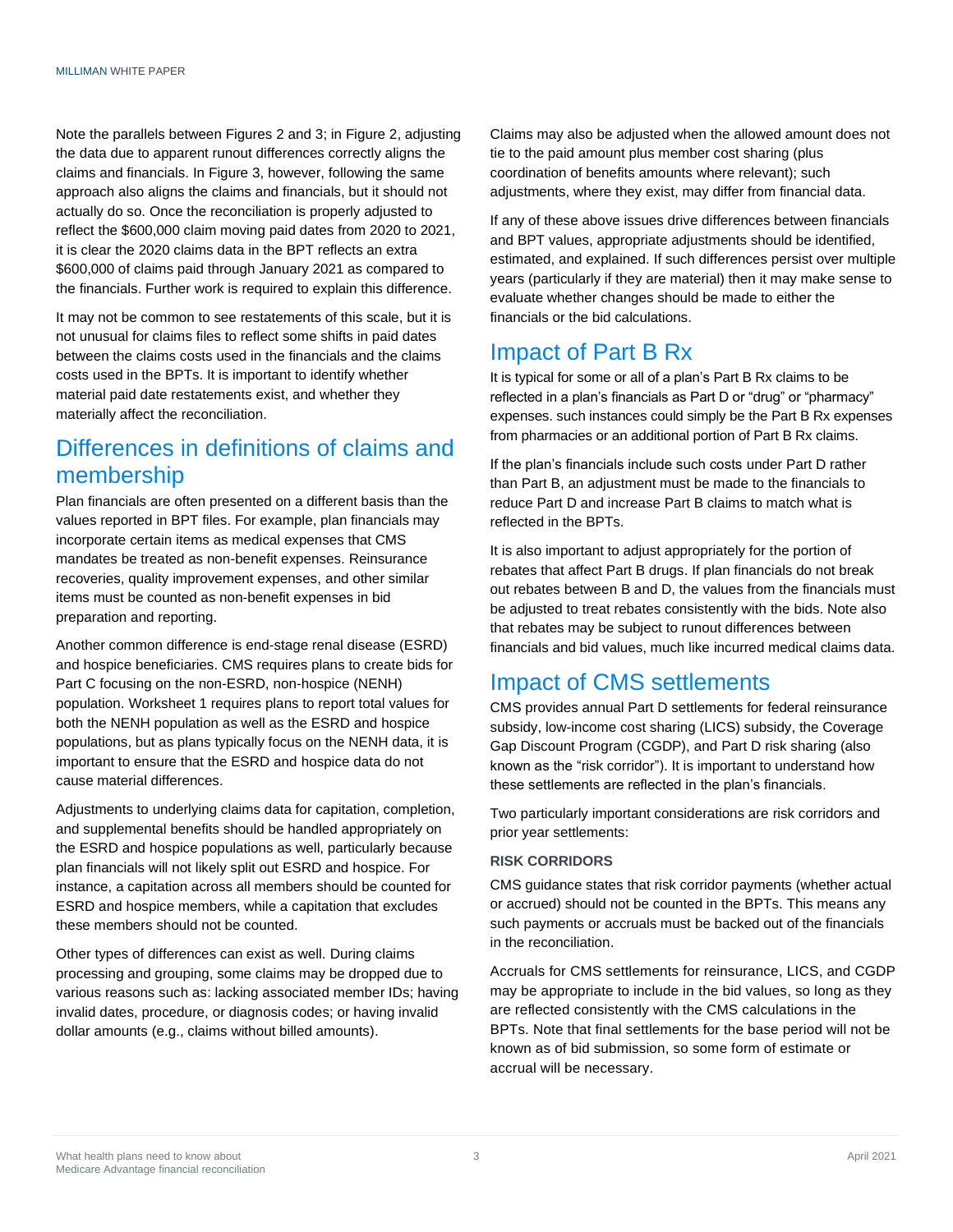#### **PRIOR YEAR SETTLEMENTS**

A plan's annual financial statements are typically finalized and filed in the first few months of the subsequent year, well before CMS issues the final Part D settlement for that plan year (typically in the fall of the subsequent year). If the plan's final 2019 settlement (paid in fall of 2020) differs from the originally estimated accrual for that settlement, the 2020 financials may include this difference as an additional revenue or expense item (or both).

Any such items included in the 2020 financials are not truly incurred in 2020 and should be properly adjusted out of the financials during the reconciliation process.

The 2020 financials could also reflect the full value of 2019 reconciliations. For instance, a plan might do this if they are using cash flow statements in their provided financial values instead of income statements or accruals. In that case, appropriate adjustments should be made to back out the 2019 values and add in appropriate accruals for the 2020 values (except that, as noted above, risk corridor settlements should be excluded from the BPT values and reconciliations).

### CMS related party rules

On October 30, 2020, CMS released Part 2 of the CY2022 Advance Notice. <sup>2</sup> They subsequently released additional guidance as part of the agenda for a November 12, 2020 actuarial user group call. <sup>3</sup> Among the items discussed was consideration of substantially changing the related party bid process for the CY2023 bid cycle. The discussed changes could have material impacts on future bid cycle processes.

For CY2022, however, the related party requirements should be substantially the same as in recent years, as they relate to the financial reconciliation process. It is therefore important to appropriately handle related party issues where applicable, including in financial reconciliations. Depending on the nature of such arrangements, this could materially change the reconciliation process or have essentially no impact.

CMS requires plans to document and price all related party arrangements in one of four allowable methods (Method 3 and Method 4 are only applicable to Part C benefit expenses). Depending on which method is used, plans may be required to adjust their BPT and Financial values to match the requirements of the selected method. We illustrate these adjustments by method in Figure 4.

#### **FIGURE 4: RELATED PARTY ADJUSTMENTS**

|                                      | <b>Adjustments to</b><br><b>Expenses in BPTs</b> | <b>Adjustments to</b><br><b>Financials</b> |
|--------------------------------------|--------------------------------------------------|--------------------------------------------|
| Method 1<br><b>Actual Cost</b>       | Change to match actual<br>related party expenses | Consistent with BPT                        |
| Method 2<br><b>Market Comparison</b> | None                                             | None                                       |
| Method 3<br><b>Comparable to FFS</b> | None                                             | None                                       |
| Method 4<br><b>FFS Proxy</b>         | Change to 100% FFS                               | Consistent with BPT                        |

For example, a plan using Method 2 (Market Comparison) for related party testing treats its related parties equivalently to unrelated parties. As such, CMS allows the plan to file without needing to adjust its projections or reconciliations for the existence of a related party. Similarly, a plan using Method 3 for Part C claims—Comparable to Fee-for-Service (FFS)—can also avoid such adjustments to its financials.

The other two methods, however, can have different requirements. A plan using Method 1 (Actual Costs) would have BPT values reflect the actual cost of the benefit or non-benefit expenses. If the plan financials reflect contracted rates, then the financials would need to be adjusted to account for that difference in the reconciliation. Similarly, if a plan uses Method 4 for Part C claims (FFS Proxy), but the plan's financials reflect contracted rates, then the plan must also adjust the financials accordingly.

Consider the following illustrative example. A plan pays related providers a capitation amount equivalent to 100% Medicare on a projected basis. Should the actual experience diverge from projections by 5% or more, then the plan may be required to represent its base period experience using not the actual capitation payments, but rather a 100% of Medicare reimbursement basis using its encounter claims. The plan would then file its base period experience using Method 4 (FFS Proxy), while the plan's financials will reflect the actual payments made to related providers. This difference must then be accounted for in the financial reconciliation process.

<sup>2</sup> <https://www.cms.gov/files/document/2022-advance-notice-part-ii.pdf>

<sup>3</sup> <https://www.cms.gov/files/document/user-group-call-agenda-2020-11-12.pdf>